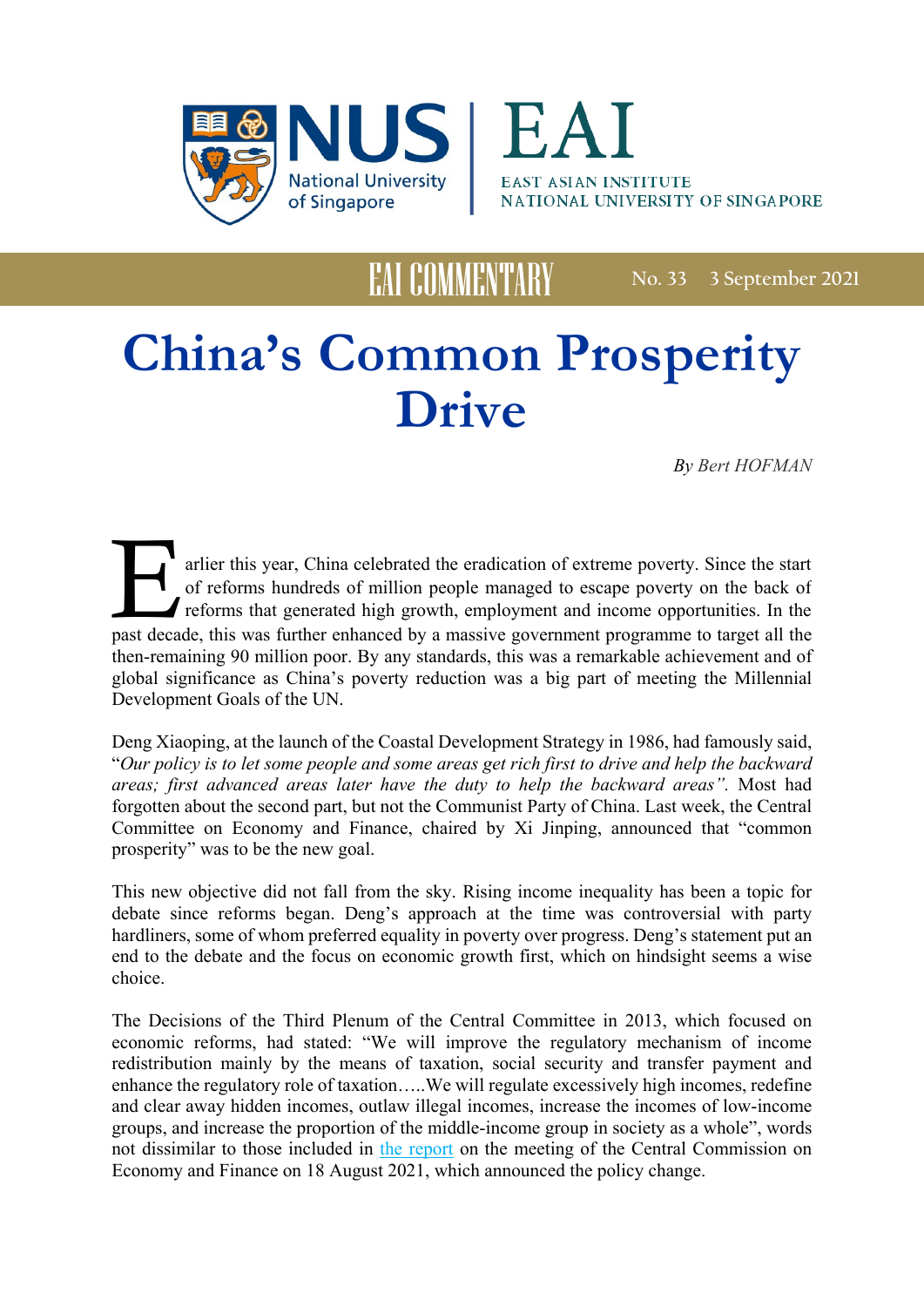With the "moderately prosperous society" achieved, the goalposts are shifting. Last year, at his annual post-NPC press conference, Premier Li Keqiang had remarked that "[t]he average percapita annual income in China is RMB30,000 (USD4,193), but there are over 600 million people whose monthly income is barely RMB1,000 (USD140), not enough to rent a room in the Chinese cities". China's official poverty standard is about RMB3,500 per year. On the other end of the spectrum, as [James Kynge](https://amp.ft.com/content/8761f611-5619-4c2d-8627-577ba9359cd4?__twitter_impression=true) points out in his *Financial Times* article on the end of China's Gilded Age, China now has more billionaires than the United States.

Already in November 2015 Xi Jinping, at a Central Party Committee study [session](http://www.xinhuanet.com/politics/leaders/2020-08/15/c_1126371720.htm) titled "Constantly open up a new realm of contemporary Chinese Marxist political economy", had things to say about income distribution: "Due to various reasons, there are still some outstanding problems in the current income distribution in our country, mainly the widening income gap, the low proportion of labour remuneration in the primary distribution, and the low proportion of residents' income in the national income distribution".

In January 2021 Xi said in a [major speech](http://en.qstheory.cn/2021-07/08/c_641137.htm) on the topic: "Realizing common prosperity is more than an economic goal. It is a major political issue that bears on our Party's governance foundation. We cannot allow the gap between the rich and the poor to continue growing—for the poor to keep getting poorer while the rich continue growing richer. We cannot permit the wealth gap to become an unbridgeable gulf".

China's policy change comes at a time of declining income inequality over the past decade. According to the World Bank, which uses consumption as a basis, the Gini coefficient, a widely used measure of inequality that varies between 0 (complete equality) and 100 (maximum inequality), peaked at a level of 44 in 2011. Since then it had come down to 38 in 2016, the latest number available.

A level of 38 is comparable to, for instance, Indonesia (Figure 1). China's official measure published by the National Bureau of Statistics, is income based and does not correct for differences in cost of living across China. Its measure for the Gini now stands at some 47, not much lower than the 49 measured at the peak in 2009, but lower nevertheless. The [Standardised](https://dataverse.harvard.edu/dataset.xhtml?persistentId=hdl:1902.1/11992)  [World Income Inequality Database,](https://dataverse.harvard.edu/dataset.xhtml?persistentId=hdl:1902.1/11992) which aims to produce internationally comparable data, puts it somewhere between that of the World Bank and the NBS, with a Gini for disposable income of about 40, down from 42 at the peak.

What all indicators agree on is that income inequality is declining. A key driver has been wages, which have been growing faster than GDP (gross domestic product) in the past decade as a result of growing labour scarcity in light of an already declining labour force. In addition, the drive for poverty eradication has upped transfer payments such as rural welfare (or *dibao*), noncontributary rural pensions and free rural education. These are still modest, but they help. In 2016, the income share of the bottom 10% of the population was about 2.7%, up 2% in 2010. In contrast, the top 10% lost income share in the past decade: in 2016 it was 29.4, down from 32.6 in 2010. China's bottom 10% has about the same share of income as Sweden (2.7), Australia (2.8) and Canada (2.7), not exactly countries known for their income inequality. That share is also far higher than that for Brazil (1), South Africa (0.9) and the United States (1.7).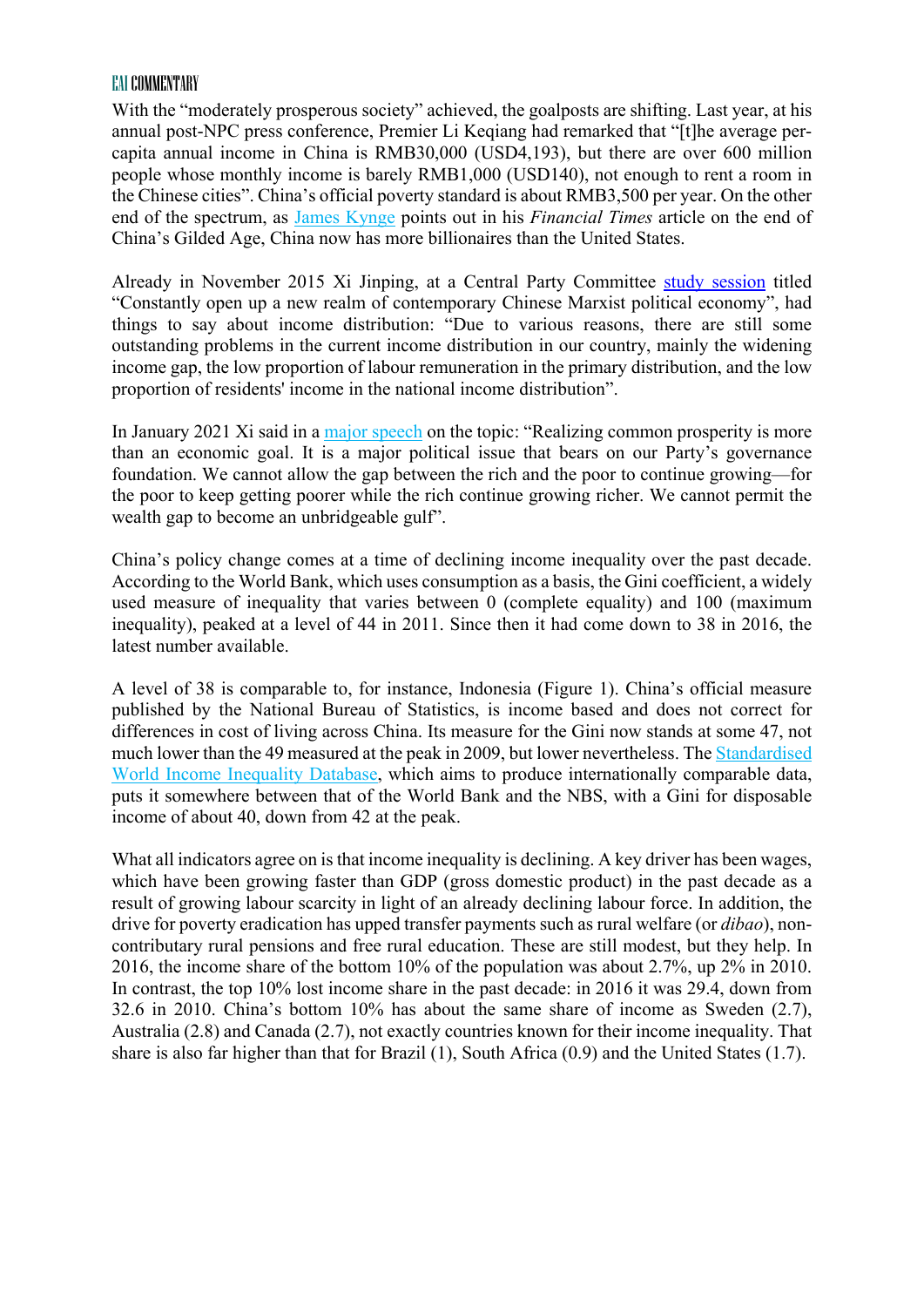

Though it has recently often been cited, "uncontrolled capital" hardly seems to be a cause of income inequalities in China. China's labour share in the economy is, according to the Penn [World Tables,](https://www.rug.nl/ggdc/productivity/pwt/?lang=en) about 0.59, which is higher than Japan's 0.56, Korea's 0.51, Norway's 0.52, Sweden's 0.56 and Australia's 0.57, none of them hotbeds of unfettered capitalism. For a developing country, China's labour share is in fact quite high. While it is true that labour shares around the world have been declining in the developed world and leading to tensions on distributions in those countries, it would be hard to argue that China is at that point now, after registering a rise in labour share for a decade from a trough of 51% in 2010.

What about all these billionaires then? Credit Suisse, an investment bank, publishes an [annual](https://www.credit-suisse.com/about-us/en/reports-research/global-wealth-report.html)  [report](https://www.credit-suisse.com/about-us/en/reports-research/global-wealth-report.html) on wealth distribution, a much harder measure than income inequality, for sure as wealth is less equally distributed in every country and usually less equal for developing countries. According to this report, in 2019, China's wealth Gini was 70, which was still relatively modest, but higher than some of its egalitarian neighbours such as Japan and Korea, but lower than that for Thailand, India, Brazil and the United States. Indeed, according to Credit Suisse, some countries that are very equal in income distribution are highly unequal in wealth distribution, for example the Netherlands and Sweden. [1](#page-2-0) China's 2019 Gini had, remarkably, not deviated much from a decade ago, at 69.

Data aside, the political mood in Beijing has changed. Though inequality has been on the agenda since the Hu-Wen administration—an administration which initiated rural *dibao*, rural pensions and rural health insurance—this time seems to be different. Some see the call for common prosperity as one that adds to the recent regulatory storm on internet companies and

<span id="page-2-0"></span> $\overline{a}$ <sup>1</sup> This may reflect the fact that some assets, such as pension wealth, which is very high in the Netherlands, is not reflected in the Credit Suisse numbers.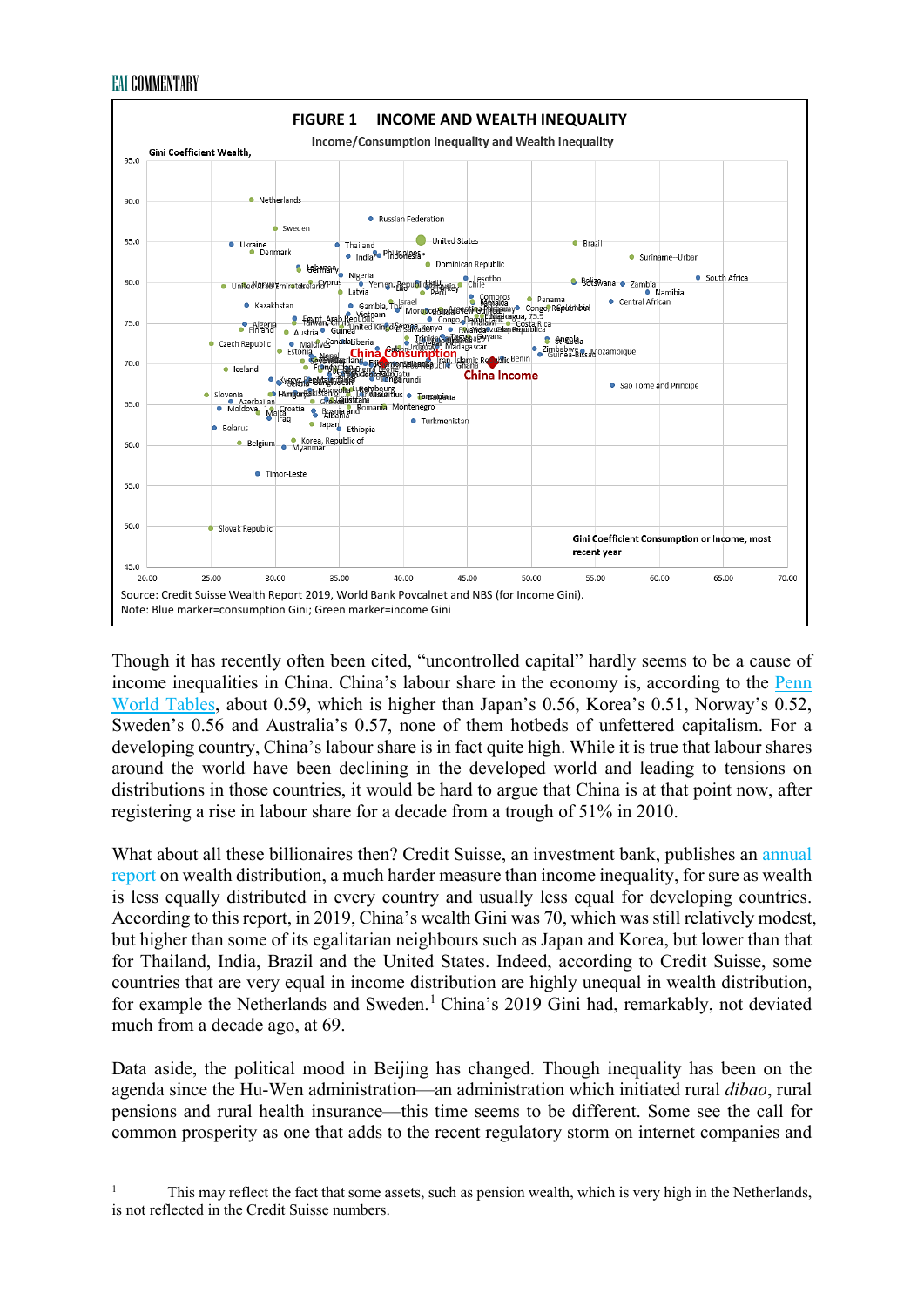one that aims at addressing some of the large amount of wealth that these private companies and the individuals who own them have generated. According to some, this is due to the monopolistic practices of those companies, which should be addressed by regulations and otherwise.

So what should government do, if it wants to redress some of the inequalities? Fundamentally, there are two options: redistribute or improve market outcomes.

The first aims for much higher redistribution of market outcomes. This is by and large the route European countries have taken, and to some extent the United States and Japan. Strikingly, these countries all have Gini coefficients of market incomes that are similar or higher than that of China (Figure 2). After redistribution, though, most have Gini coefficients that are well below that of China. They also have much lower growth and are much richer than China. If China is to consider stepping up redistribution through taxes and transfers, it would do well to carefully consider the effects on incentives for workers and entrepreneurs, the drivers for growth in the decades to come.



Nevertheless, there are opportunities for China to increase taxation with limited distortive effects. One is the taxation of capital gains, which are currently untaxed (except for housing). The other is the introduction of an inheritance tax. With the proper level of exemption, both taxes can play a role in ensuring more equal outcomes at manageable administrative complexity. Currently in the United States, there is some debate on introducing a wealth tax. Until the mid-1990s, this was a relatively popular instrument in OECD countries and 12 countries had such a tax. Since then, though, the number has declined to four and most countries have found ways to adjust the income tax in such a manner that the same objectives are achieved.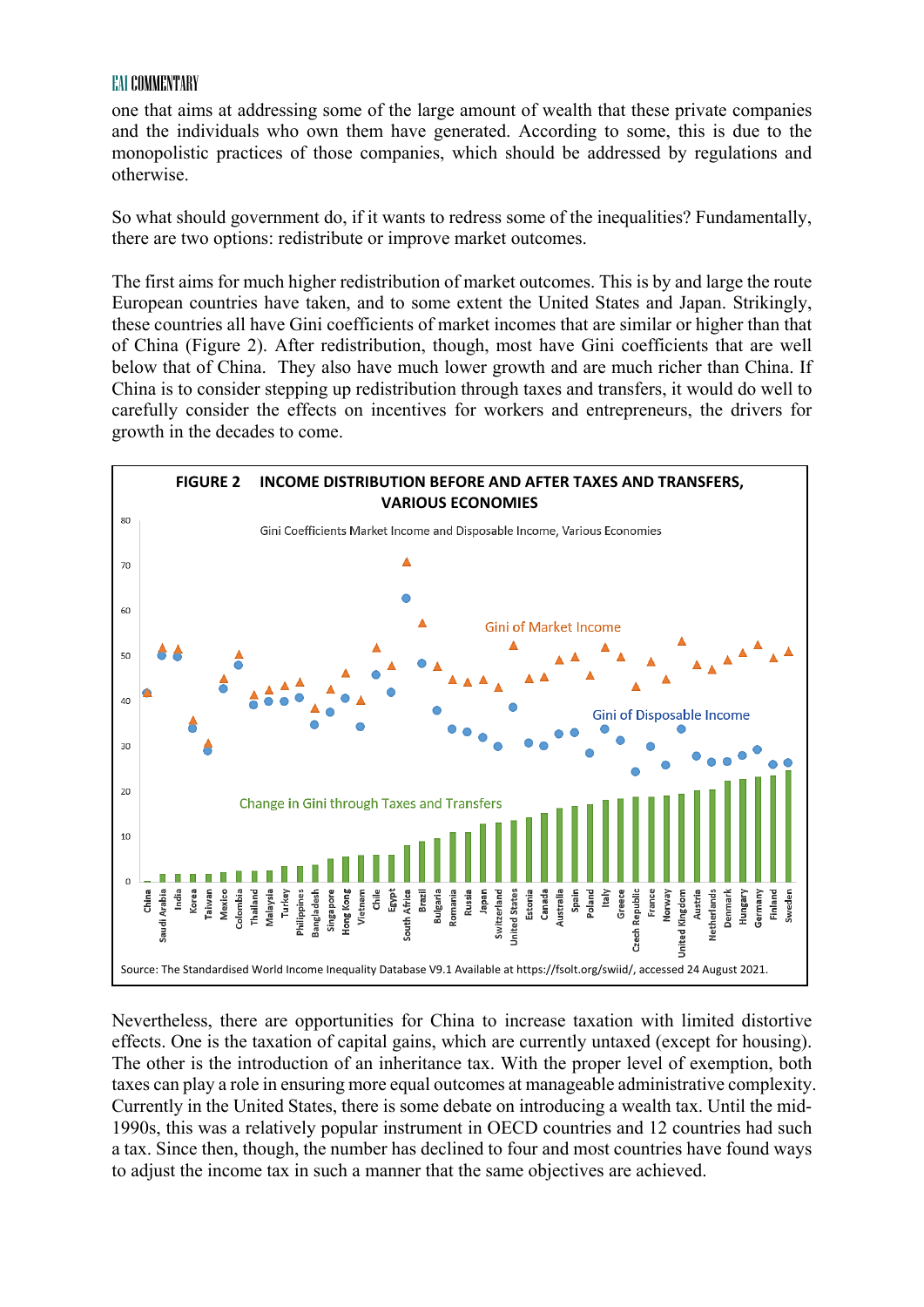Remarkably, with all the concerns about income distribution, China's actual income tax takings are rather modest (Table 1). Though the highest rate of income taxation is 48%, comparable to that of OECD countries, the revenues it generates have been modest. Income tax yielded only 1.2% of GDP in China according to IMF data, or only 4% of total revenues. This is far less than the 8.4% of an average OECD country, where personal income tax constitutes some 20% in revenues. In the United States, personal income taxes bring in almost 11% of GDP. Even in India, the yield is 2.3% of GDP.

The fact is that China exempts most from paying personal income tax. The basic exemption is relatively high, which leaves most out of the tax net. The bulk of China's tax revenues comes from VAT and consumption (luxury) taxes and social security contributions. These have a higher burden on the less well-off than on the rich: since relatively poor people spend more of their income on consumption, taxing consumption makes the tax system regressive. Social security contributions have a minimum contribution at the low-income end and a cap at higher incomes, which also makes these taxes regressive (and not just in China).

|                     |       | <b>Taxes on Income and Property</b> |          |           |          |          |              |          |          |          |        |
|---------------------|-------|-------------------------------------|----------|-----------|----------|----------|--------------|----------|----------|----------|--------|
|                     |       | Taxes                               |          |           |          |          |              | Goods    |          |          |        |
|                     |       | and SS                              | Personal | Corporate |          |          |              | and      | Int.     | SS       |        |
|                     | Total | Premia                              | Income   | Income    | Other    | Payroll  | Property     | Services | Trade    | Premia   | Other  |
| China               | 28.2  | 24                                  | 1.2      | 3.8       | $\theta$ | $\theta$ | $\mathbf{0}$ | 8.9      | 0.8      | 6.5      | 4.3    |
| Australia           | 34.1  | 27.8                                | 11.4     | 4.7       | $\theta$ | 1.4      | 2.8          | 5.1      | 0.9      | $\theta$ | 6.3    |
| France              | 44.7  | 45.5                                | 8.6      | 2.1       | $\theta$ | 1.6      | 4.1          | 9.5      | $\theta$ | 16.9     | 8      |
| Germany             | 21.3  | 36.9                                | 9.9      | 1.7       | $\theta$ | $\theta$ | 1.1          | 9.1      | $\theta$ | 14       | 7.7    |
| India               | 47.8  | 17.7                                | 2.3      | 3.3       | 0.9      | $\theta$ | $\theta$     | 9.8      | 1.4      | $\theta$ | 3.6    |
| Italy               | 47.8  | 43.1                                | 11.3     | 2         | 0.5      | $\theta$ | 2.8          | 8.9      | $\theta$ | 13       | 4.7    |
| Japan               | 32.7  | 30.5                                | 5.8      | 3.9       | $\theta$ | $\theta$ | 2.6          | 5.3      | 0.2      | 12.1     | 2.1    |
| Korea               | 21.3  | 25.2                                | 4.4      | 3.2       | $\theta$ | 0.1      | 3.1          | 5.9      | 0.6      | 6.7      | $-3.9$ |
| UK                  | 35.8  | 32.5                                | 9        | 2.4       | $\theta$ | $\theta$ | 4.1          | 9.4      | $\theta$ | 6        | 3.3    |
| <b>USA</b>          | 31.8  | 26.4                                | 10.7     | 2.2       | $\Omega$ | $\Omega$ | 2.7          | 2.9      | 0.2      | 6.2      | 5.4    |
| <b>OECD</b><br>Avg. | 40.3  | 33.9                                | 8.4      | 2.8       | 0.3      | 0.4      | 1.9          | 9.4      | 0.1      | 9        | 6.3    |

**TABLE 1 REVENUE STRUCTURE VARIOUS COUNTRIES (% OF GDP)**

Source: Courtesy of Andrew Collier, Global Partners, based on IMF data. Note: SS = Social Security

On the transfer side, increasing the payments for rural pensions seems rather harmless—old people usually have little capacity left for work, so there is not much of a disincentive. Current benefit levels are very low (some RMB150-250 per month) and increasing them would improve the income distribution. Increasing *dibao* would also have an immediate effect at little costs. Again, depending on the location, *dibao* benefits are very modest and well below the poverty line. It is perhaps the time to effect a change to the *dibao* system to avoid discouraging workers: currently, a recipient gets a grant that makes up the difference between his or her income and the *dibao* line. This effectively means a 100% tax rate for people with little earning capacity. This can be easily fixed.

The other choice is to ensure that market outcomes become more equal. This is by and large the approach that the economies of Korea and Taiwan have chosen, and, until recently, Japan. Redistribution is far more modest than in the European model, but market outcomes are more equal.